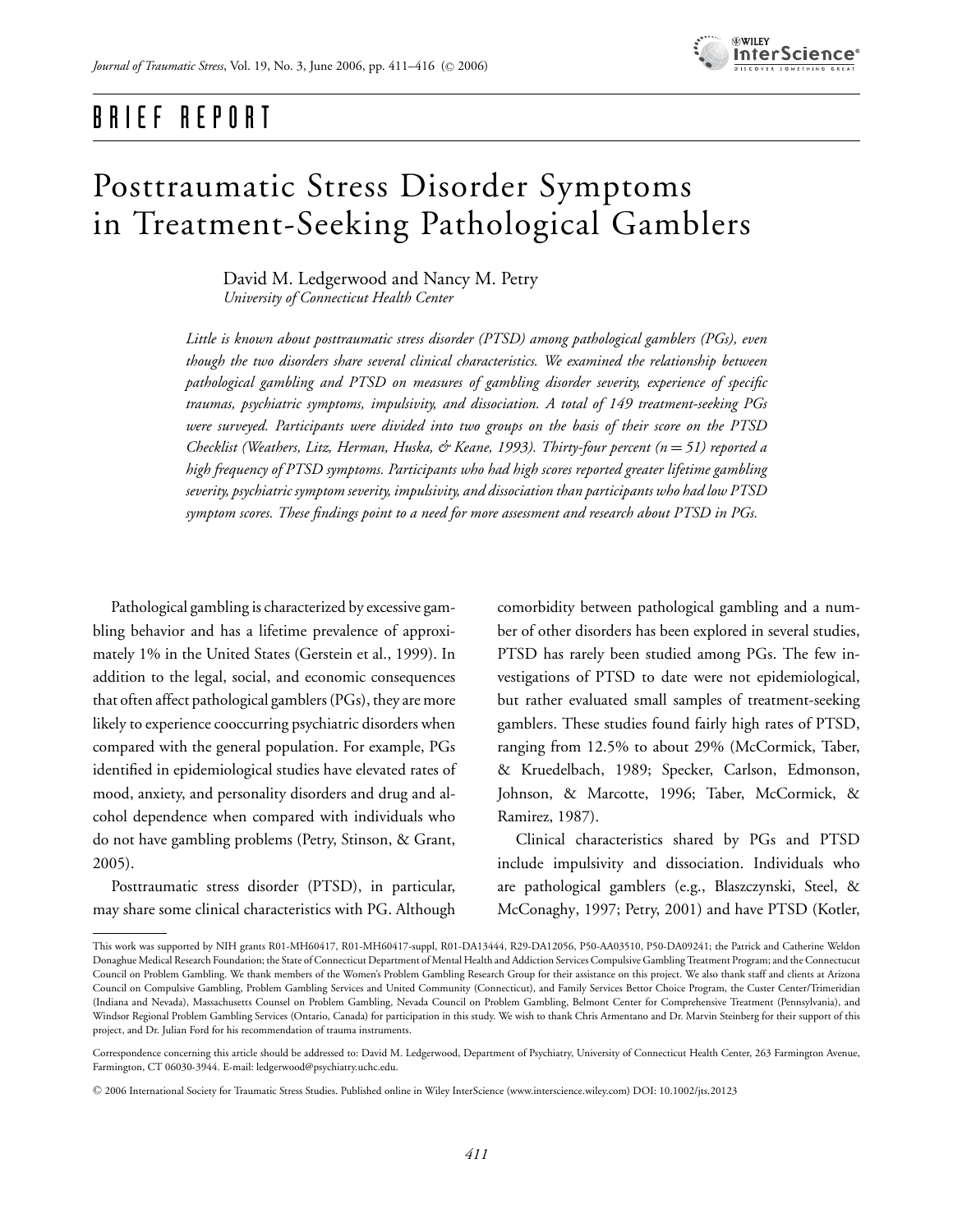Iancu, & Efroni, 2001; Oquendo et al., 2005) often report greater impulsivity than individuals without these disorders. PGs may also experience high rates of dissociation (Diskin & Hodgins, 1999, 2001; Jacobs, 1988). Dissociation is traditionally associated with psychological trauma and often occurs in individuals who have PTSD (Gershuny & Thayer, 1999).

We assessed the relationship between gambling and PTSD symptoms in treatment-seeking PGs. Specifically, we hypothesized that participants who reported more PTSD symptoms would also experience more severe gambling-related difficulties, greater impulsivity, and more dissociation than those who have fewer symptoms.

### METHOD

#### Participants

The sample included 149 participants (72 men, 77 women) in treatment for pathological gambling at sites located throughout North America. Between 5 and 35 participants were recruited at each site. Participants were included in the study if they were over 18 years old, had been in treatment for gambling problems for at least 2 weeks, and did not have any acute or uncontrolled psychiatric condition (e.g., acute suicidality or untreated psychosis). The Institutional Review Boards at the University of Connecticut Health Center and other sites (where applicable) approved the study before data collection, and written informed consent was obtained. Participants were given \$25 in gift certificates for their participation.

#### Measures

Each participant reported his or her gender, age, race, employment status, education, marital status, and income. To diagnose lifetime and past-year PG, the National Opinion Research Center *Diagnostic and Statistical Manual of Mental Disorders* (DSM) Screen for Gambling Problems (NODS), a valid 34-item measure of DSM-IV criteria,

was used (Gerstein et al., 1999). The Posttraumatic Stress Disorder Checklist—Civilian Version (PCL-C) was used to assess PTSD symptoms (Weathers et al., 1993). A modified version of the Traumatic Events Screening Inventory— Adult version (TESI-A), a checklist of severely stressful events, was used to assess lifetime experience of trauma (Ford & Rogers, 1997). The Global Symptom Inventory (GSI) of the Brief Symptom Inventory (BSI) is a valid and reliable self-report measure of recent psychiatric symptoms and was used as a measure of general psychiatric distress (Derogatis & Melisaratos, 1983). Impulsivity was assessed by using the Eysenck Impulsivity Scale (EIS), a commonly used self-report measure with three subscales: Impulsiveness (failure to evaluate risks in behavior), Venturesomeness (perception and acceptance of risk in behavior), and Empathy (ability to share emotional experiences of others) (Eysenck & Eysenck, 1978). The Dissociative Experiences Scale (DES), a valid and reliable self-report measure of dissociative experiences, was used to assess dissociation (Bernstein & Putman, 1986).

#### Analysis

On the basis of a cutoff score of 50 on the PCL-C (e.g., Andrykowski, Cordova, Studts, & Miller, 1998), participants were divided into two groups: low and high PTSD symptoms. Differences between these groups on demographic variables, gambling-related variables, and rates of exposure to trauma categories on the TESI-A were examined by using independent sample *t* tests, Mann-Whitney U tests, or chi-square tests as appropriate.

Multivariate analysis of variance (MANOVA) assessed group differences on psychiatric variables and gambling disorder severity. PTSD symptoms (high vs. low) and gender were entered as fixed factors, and age was entered as a continuous covariate. Dependent variables included the lifetime and past-year NODS scores, GSI and DES scores, impulsiveness, venturesomeness, and empathy. DES scores were significantly skewed, and data were transformed before analysis.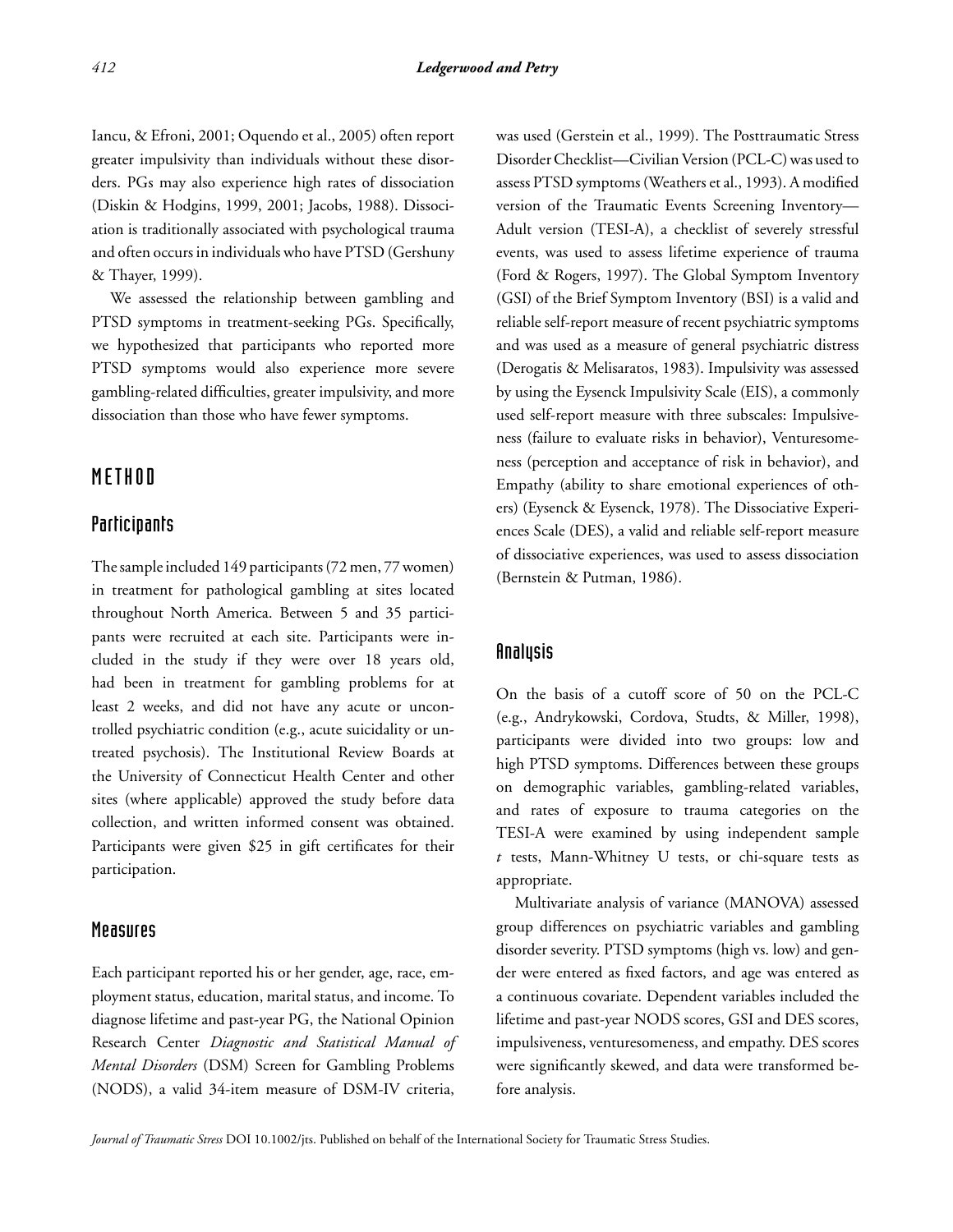| Variable                               | Low-frequency PTSD<br>symptoms $(n=98)$ | High-frequency PTSD<br>symptoms $(n=51)$ | $\chi^2$ , t, or<br>Mann-Whitney U |
|----------------------------------------|-----------------------------------------|------------------------------------------|------------------------------------|
| NODS score $M(SD)$                     |                                         |                                          |                                    |
| Lifetime                               | 8.3(1.9)                                | 9.3(1.2)                                 | $t(147) = -3.51***$                |
| Past year                              | 4.4(4.0)                                | 5.5(4.3)                                 | $t(147) = -1.48$                   |
| Age first regular gambling             |                                         |                                          |                                    |
| Median (IQ range)                      | $30.0(19-42)$                           | $27.0(18-39)$                            | $U = 2299.5$                       |
| Typical \$ gambled/month               |                                         |                                          |                                    |
| Median (IQ range)                      | $3,000(1,400-6,550)$                    | $3,000(1,500-5,250)$                     | $U = 2416.5$                       |
| Typical number days gambled/month      |                                         |                                          |                                    |
| Median (IQ range)                      | $20(12-30)$                             | $24(12-30)$                              | $U = 2220.5$                       |
| Number of times in treatment           |                                         |                                          |                                    |
| Median (IQ range)                      | $1.0(1.0-2.0)$                          | $1.0(1.0-2.0)$                           | $U = 2141.5$                       |
| Estimated lifetime gambling debt       |                                         |                                          |                                    |
| Median (IQ range)                      | 75,000 (14,375–242,500)                 | 50,000 (15,000-150,000)                  | $U = 2125.5$                       |
| Current gambling debt                  |                                         |                                          |                                    |
| Median (IQ range)                      | $4,500(0-27,500)$                       | $7,500(0-30,000)$                        | $U = 2158.5$                       |
| Ever filed bankruptcy % $(n)$          | 41.2(40)                                | 37.3 (19)                                | $\chi^2$ (1, N = 148) = 0.22       |
| Parents had a gambling problem % $(n)$ | 27.8(27)                                | 42.0(21)                                 | $\chi^2$ (1, N = 147) = 3.01       |

*Table 1.* Gambling Characteristics of Participants Scoring Low and High on PTSD Symptoms

*Note.* NODS = NORC DSM screen for Gambling Problems; PTSD = posttraumatic stress disorder. Degrees of freedom differ slightly because of missing data.

∗∗∗ *p* < .001.

## RESULTS

A total of  $34.2\%$   $(n=51)$  of participants scored high on PTSD symptoms, including  $41.6\%$  ( $n = 32$ ) of the women and 26.4%  $(n = 19)$  of the men. This gender difference did not meet statistical significance ( $p = .051$ ). Average age was  $47.6$  ( $SD = 11.1$ ) years. Most participants (92%) were white, with approximately  $14.0$  ( $SD = 2.4$ ) years of education. Median income was \$35,000 per year. Highand low-scoring groups differed only on marital status,  $\chi^2(3, N=149) = 11.23, p < .05$ . Higher-scoring participants were more likely never to have married (29.4%,  $N = 15$ ) than those who had lower PTSD scores (10.2%,  $N = 10$ ). Gambling-related variables are presented in Table 1. Those who had high PTSD symptom scores reported greater lifetime gambling severity, as assessed by DSM-IV criteria. They did not report higher scores on other gambling variables.

A total of 88.6%  $(n = 132)$  of the sample experienced some traumatic event that resulted in intense fear, shock, helplessness, or horror (Table 2). Those who scored high on PTSD symptoms were more likely than those who scored low to experience severe fear reactions to certain traumatic events, including being in or witnessing a serious accident or fire, receiving traumatic medical treatment, being threatened or attacked by others, seeing family or other people attack each other, and experiencing sexual assault.

Multivariate analysis revealed significant main effects for PTSD symptom severity groups,  $F(7, 144) = 10.86$ ,  $p < .001$ , and gender,  $F(7, 144) = 3.87$ ,  $p < .001$ . With respect to gender, men  $(M = 18.7, SD = 11.8)$  reported more dissociation than women  $(M = 16.8, SD = 13.1)$ . Women reported more pathological gambling symptoms in the past year  $(M = 5.6, SD = 4.0)$  than men  $(M = 4.0,$ *SD* = 4.1). Age,  $F(7, 144) = 1.85$ , *ns*, and the PTSD by gender interaction,  $F(7, 144) = 1.26$ , *ns*, were not statistically significant.

Univariate results for the main effect of PTSD group are presented in Table 3. Participants who scored high on PTSD symptoms also scored significantly higher on impulsivity, dissociation, general psychiatric symptoms, and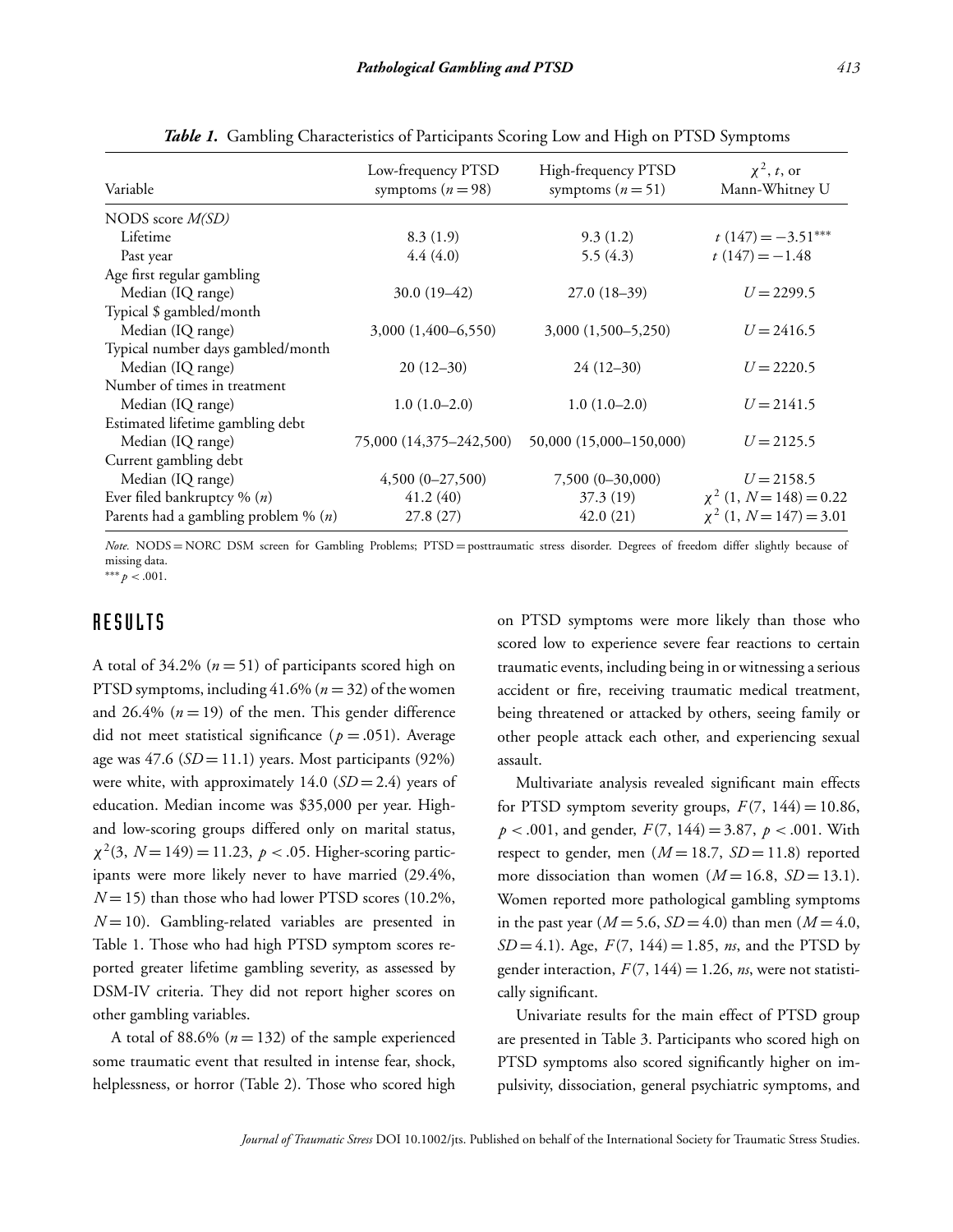| Trauma                                            | Low-frequency PTSD<br>symptoms $n = 97$<br>$\% (n)$ | High-frequency PTSD<br>symptoms $n = 51$<br>$\% (n)$ | $\chi^2$ (1, N = 149) |
|---------------------------------------------------|-----------------------------------------------------|------------------------------------------------------|-----------------------|
| Witnessed another's severe illness or death       | 60.2(59)                                            | 66.7 (34)                                            | 0.60                  |
| Threatened with physical harm                     | 36.7 (36)                                           | 62.7(32)                                             | $9.15***$             |
| In a serious accident or fire                     | 29.6(29)                                            | 51.0 (26)                                            | $6.59**$              |
| Witnessed accident or fire                        | 28.6 (28)                                           | 49.0(25)                                             | $6.12*$               |
| Forced sexual activity <sup>a</sup>               | 25.5(25)                                            | 51.0 (26)                                            | $9.67**$              |
| Trauma during medical treatment                   | 19.4(19)                                            | 45.1(23)                                             | $10.95***$            |
| (e.g., emergency treatment)                       |                                                     |                                                      |                       |
| Attacked with weapon                              | 21.6(21)                                            | 39.2(20)                                             | $5.15*$               |
| Witnessed family members attacking each other     | 18.4(18)                                            | 39.2(20)                                             | $7.67**$              |
| Storm or natural disaster                         | 15.3(15)                                            | 29.4(15)                                             | $4.42*$               |
| Witnessed non family members attacking each other | 9.2(9)                                              | 35.3(18)                                             | $15.41***$            |
| Mugging or kidnapping                             | (7)<br>7.1                                          | $11.8$ (6)                                           | 0.90                  |
| Combatant in war or civilian in war               | (3)<br>3.1                                          | (4)<br>8.0                                           | 1.75                  |
| Friend or family killed by drunk driver           | (2)<br>2.0                                          | (4)<br>7.8                                           | 2.92                  |
| Any trauma                                        | 83.7 (82)                                           | 98.0 (50)                                            | 6.85                  |

*Table 2.* Trauma Experience of Gamblers Reporting Higher and Lower Posttraumatic Stress Disorder (PTSD) Symptoms

aParticipants were not asked about severe shock, horror, or helplessness for sexual assaults.

∗ *p* < .05. ∗∗ *p* < .01. ∗∗∗ *p* < .001.

|  |                   | <b>Table 3.</b> Univariate Analysis of Variance Results for Symptom Measures by PTSD |  |  |
|--|-------------------|--------------------------------------------------------------------------------------|--|--|
|  | Symptom Frequency |                                                                                      |  |  |

| Variable                            | Low-frequency PTSD<br>symptoms $n = 98$<br>M(SD) | High-frequency PTSD<br>symptoms $n = 51$<br>M(SD) | F(1,144) |
|-------------------------------------|--------------------------------------------------|---------------------------------------------------|----------|
| Lifetime NODS score                 | 8.30(1.85)                                       | 9.29(1.15)                                        | $9.74**$ |
| Past year NODS score                | 4.43(4.00)                                       | 5.47(4.27)                                        | 0.97     |
| Global Symptom Inventory            | 0.62(0.56)                                       | 1.29(0.74)                                        | 34.76*** |
| Dissociative Experiences Scale      | 12.8(8.0)                                        | 27.3 (14.0)                                       | 68.36*** |
| <b>Eysenck Scales Impulsiveness</b> | 8.6(4.3)                                         | 11.2(4.0)                                         | 13.05*** |
| Venturesomeness                     | 6.5(3.8)                                         | 6.4(3.7)                                          | 0.04     |
| Empathy                             | 13.1(3.1)                                        | 14.0(3.5)                                         | 2.76     |

∗∗ *p* < .01. ∗∗∗ *p* < .001.

lifetime gambling disorder severity compared to those who had low PTSD symptoms.

## **DISCUSSION**

This study is one of the first to assess PTSD symptoms in a large sample of PGs that included both men and women. Most participants (i.e., 88.6%) experienced at least one trauma that resulted in intense fear, shock, helplessness,

or horror. This finding is consistent with the literature on trauma exposure (Breslau, 2002; Brewin, Andrews, & Valentine, 2000). Several specific traumas (e.g., sexual assaults, threats of physical harm) were more likely to have happened to participants who had more PTSD symptoms.

Gamblers who had high PTSD scores also had elevated scores on a lifetime measure of pathological gambling symptoms. However, the two groups did not differ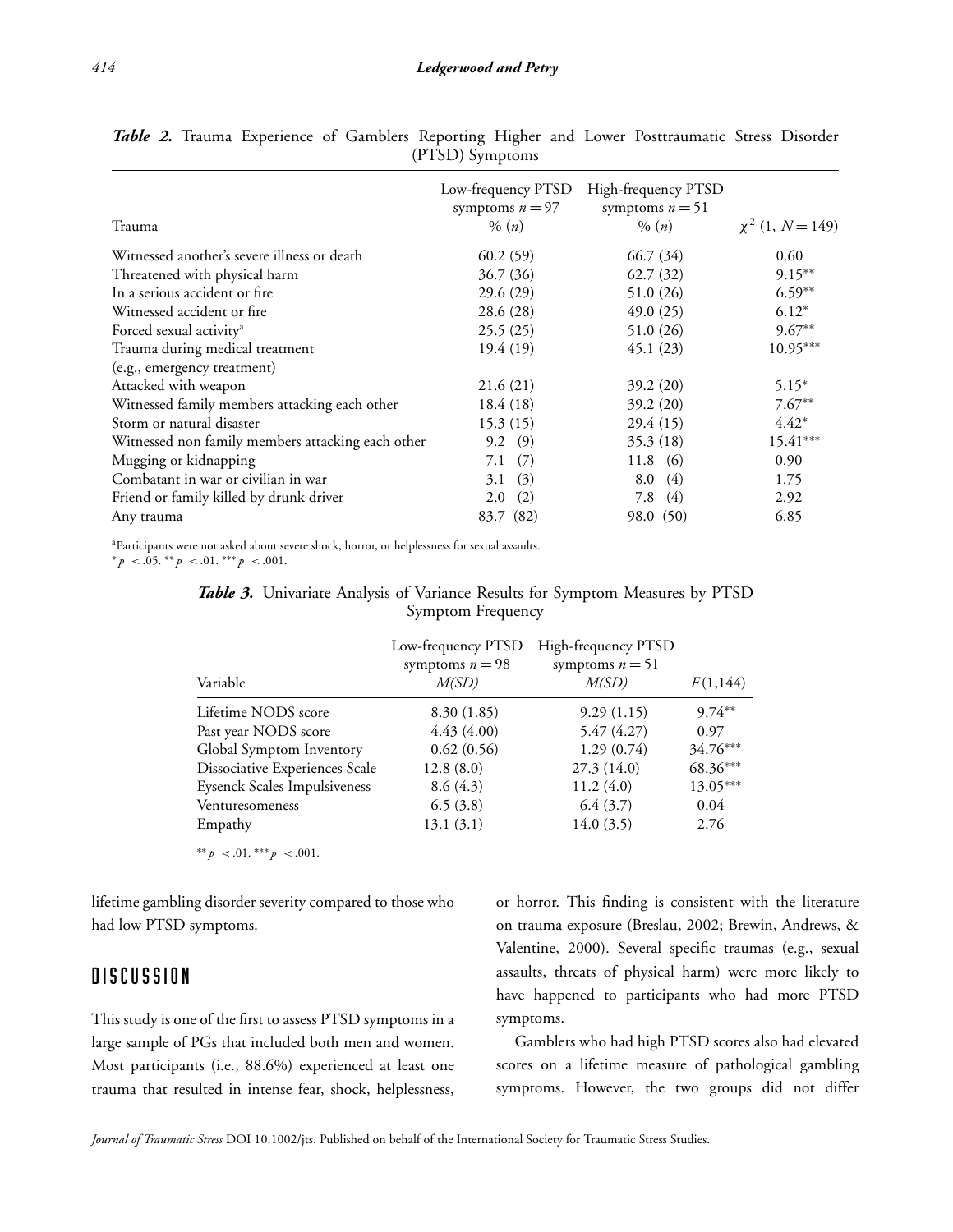Impulsivity was elevated in participants who had more PTSD symptoms, a result that is consistent with research on PTSD (Kotler et al., 2001; Oquendo et al., 2005). Among PGs, higher impulsivity may be associated with poorer treatment outcomes (Leblond, Ladouceur, & Blaszczynski, 2002). Thus, it may be particularly important to address impulsivity in treatment of gamblers who have PTSD.

Dissociation was also higher in participants who had more PTSD symptoms. Dissociation is a common phenomenon in individuals who have PTSD, associated with avoidance of reminders of the traumatic experience (Gershuny & Thayer, 1999). Most studies of PGs reported elevated dissociation (Diskin & Hodgins, 1999, 2001; Jacobs, 1988). Because the experience of dissociation appears to be related to PTSD in PGs, and because dissociation is a stimulus-avoidance characteristic of PTSD, more research is needed to examine the extent to which gambling provides a way to escape from painful emotional experiences for some gamblers.

This study has several limitations. The use of a paper and pencil measure of PTSD is not adequate to diagnosis PTSD because it does not link PTSD symptoms to specific traumas. In addition, we did not assess the intervals among the traumatic events, the development of gambling problems, and administration of the survey. Further, the gamblers surveyed constituted a sample of convenience and may not be representative of all treatment-seeking gamblers.

Nearly all of the participants in this study reported some type of lifetime trauma that resulted in intense fear. Individuals who had more PTSD symptoms experienced more lifetime gambling symptoms, more psychiatric symptoms, and greater impulsivity and dissociation than those who did not have PTSD. On the basis of these findings, more research is needed on the cooccurrence of pathological gambling and PTSD, including an emphasis on appropriate treatments for individuals who have these cooccurring disorders.

## **REFERENCES**

- Andrykowski, M. A., Cordova, M. J., Studts, J. L., & Miller, T. W. (1998). Posttraumatic stress disorder after treatment for breast cancer: Prevalence of diagnosis and use of the PTSD Checklist—Civilian version (PCL-C) as a screening instrument. Journal of Consulting and Clinical Psychology, 66, 586– 590.
- Bernstein, E. M., & Putnam, F. W. (1986). Development, reliability, and validity of a dissociation scale. Journal of Nervous and Mental Disease, 174, 727–735.
- Blaszczynski, A., Steel, Z., & McConaghy, N. (1997). Impulsivity in pathological gambling: The antisocial impulsivist. Addiction, 92, 75–87.
- Breslau, N. (2002). Epidemiologic studies of trauma, posttraumatic stress disorder, and other psychiatric disorders. Canadian Journal of Psychiatry, 47, 923–929.
- Brewin, C. R., Andrews, B., & Valentine, J. D. (2000). Meta-analysis of risk factors for posttraumatic stress disorder in trauma-exposed adults. Journal of Consulting and Clinical Psychology, 68, 748– 766.
- Derogatis, L. R., & Melisaratos, N. (1983). The Brief Symptom Inventory: An introductory report. Psychological Medicine, 13, 595–605.
- Diskin, K., & Hodgins, D. (1999). Narrowing of attention and dissociation in pathological video lottery gamblers. Journal of Gambling Studies, 9, 225–245.
- Diskin, K., & Hodgins, D. (2001). Narrowed focus and dissociative experiences in a community sample of experienced video lottery gamblers. Canadian Journal of Behavioural Science, 33, 58–64.
- Eysenck, S. B. G., & Eysenck, H. J. (1978). Impulsiveness and venturesomeness: Their position in a dimensional system of personality description. Psychological Reports, 43, 1247– 1255.
- Ford, J. D., & Rogers, K. (1997, November). Empirically-based assessment of trauma and PTSD with children and adolescents. Paper presented at the annual convention of the International Society for Traumatic Stress Studies, Montreal, Quebec, Canada.
- Gershuny, B. S., & Thayer, J. F. (1999). Relations among psychological trauma, dissociative phenomena, and trauma-related distress: A review and integration. Clinical Psychology Review, 19, 631– 657.
- Gerstein, D., Murphy, S., Toce, M., Hoffmann, J., Palmer, A., Johnson, R., et al. (1999). Gambling impact and behavior study. Chicago: University of Chicago.